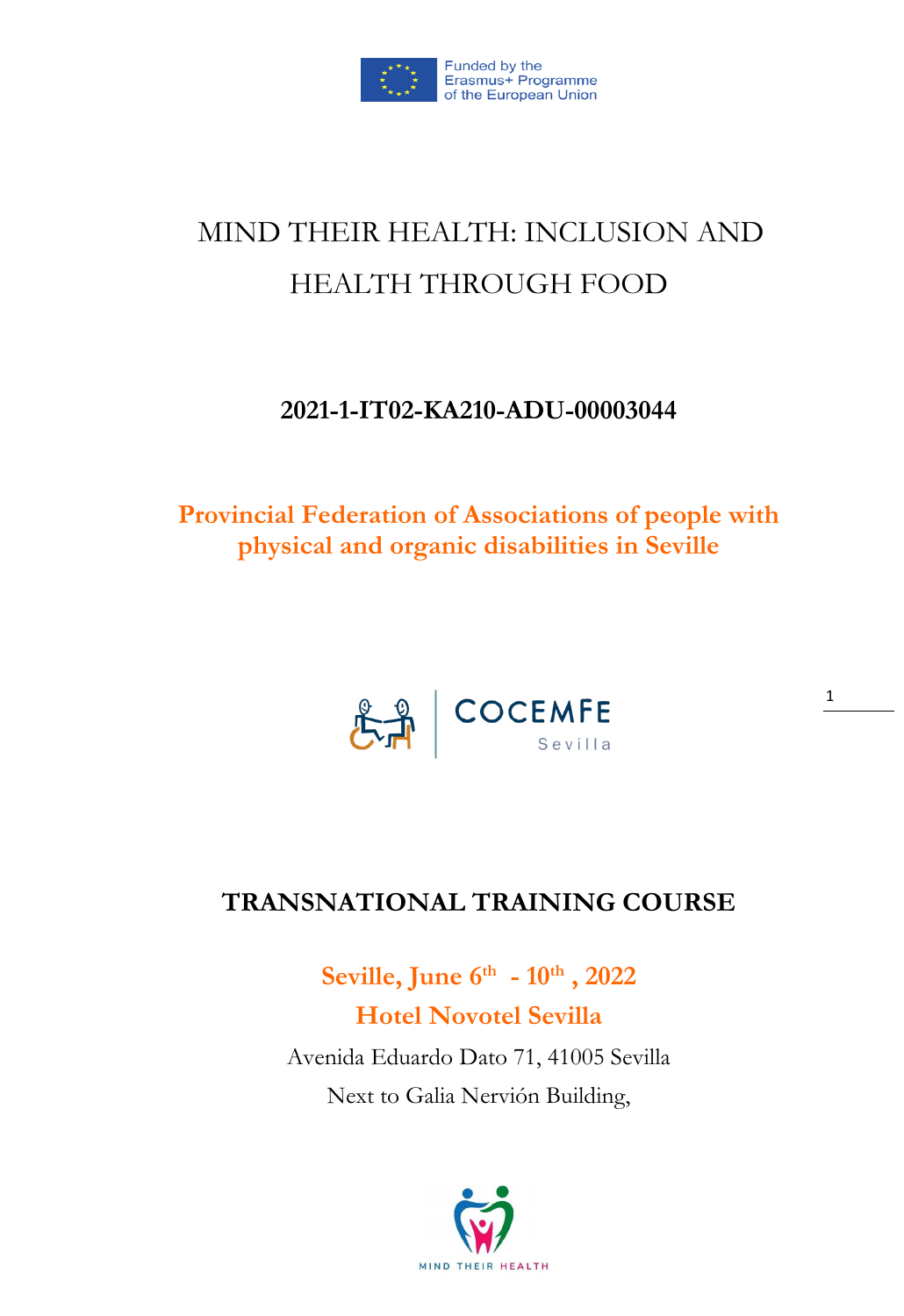

## **Training Agenda**

#### **Monday, June 6, 2022**

- 9.00 9.40: Welcome Presentation of Mind their Health project Training Objectives
- 9.40 9.50: Intervention by Susana Cayuelas. Acting Delegate of the of the Andalusian Government in Seville Seville's historical heritage and universal accessibility.
- 9.50 10.30 : Coffee Break
- 10.30 11.30: Presentation of the member organizations of the Mind their Health project
- 11.30 12.00: Presentation of the participants in the training. Team Building activity
- 12.00 End of the training day

#### **Tuesday, June 7, 2022**

- 9.00 9.30: Presentation of the objectives of the conference by the organization La Forza di Nemo ( Montecatini Terme, Italia)
- 9.30 -10.30: Specific analysis of the needs of people with dystrophy or other neuromuscular diseases to improve the quality of life of the people responsible, providing clinical care, wellness and logistical assistance.
- 10.30-10.50 Coffee Break
- 10.50-12.00: Continuación: Specific analysis of the needs of people with dystrophy or other neuromuscular diseases to improve the quality of life of the people responsible, providing clinical care, wellness and logistical assistance
- 12.00 Evaluation and end of the training day

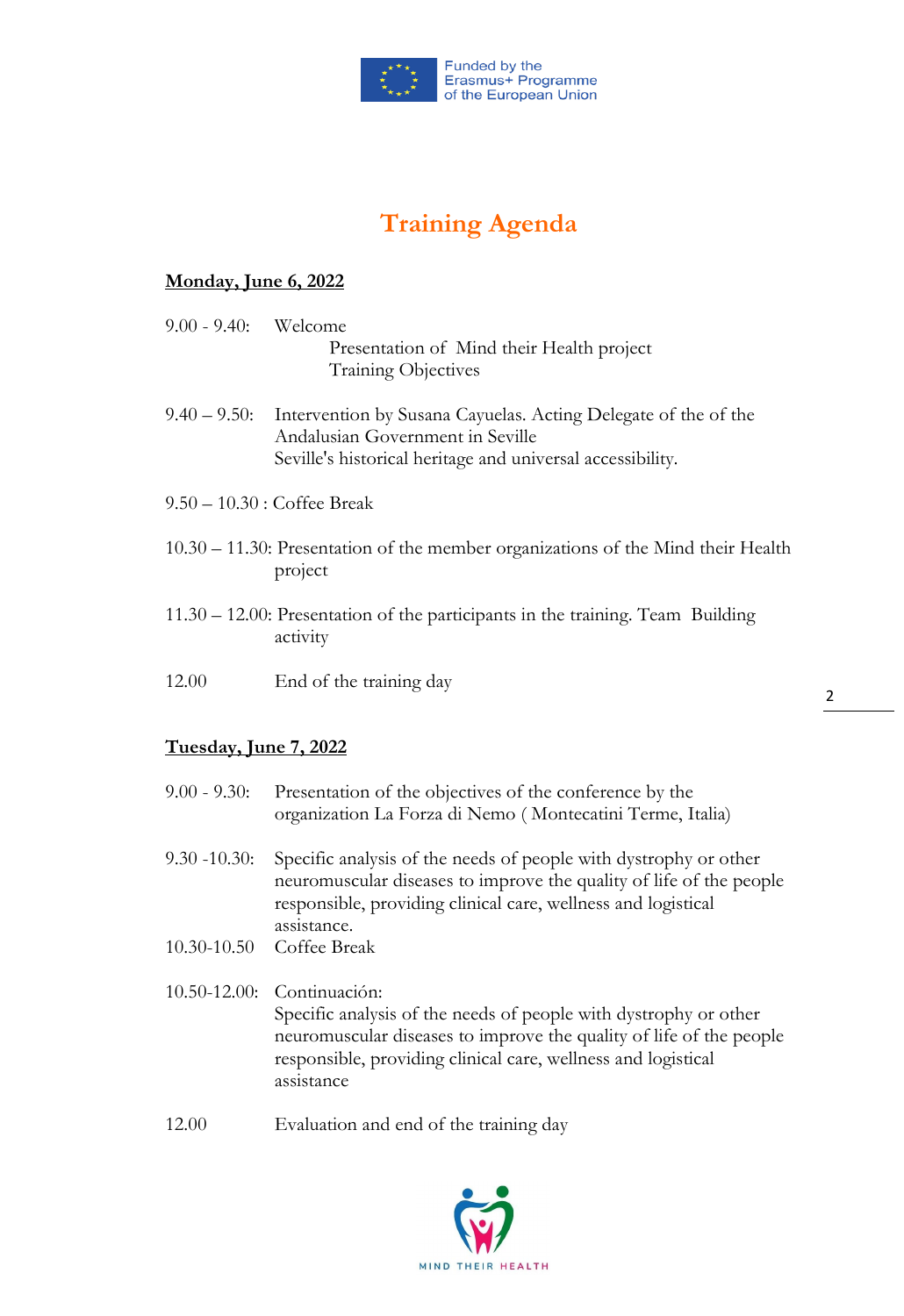

#### **Wednesday, June 8, 2022**

- 9.00 9.10: Juan José Lara Ortiz President of COCEMFE Sevilla - COCEMFE Seville and its commitment to inclusive tourism and leisure
- 9.10 -9.30: Presentation of the objectives of the conference by the entity COCEMFE Sevilla (Seville, Spain) General Notions Inclusive tourism (video presentation Emilio Tortosa de los Reyes – Coordinator of inclusive tourism and leisure at COCEMFE Seville)
- 9.30-10.30: Analysis of the generalization of accessible tourism and the exercise of the right to leisure for people with disabilities.
- 10.30-10.50 Coffee Break

#### 10.50-11.30: Continuation: Analysis of the generalization of accessible tourism and the exercise of the right to leisure for people with disabilities.

- 11.30-12.00: Good practices on inclusive tourism: Presentation by James Turiel. Montpellier Tourist Office Tourism development agency Herault Tourismé Rafael Ruiz Gil, socio GAAndalucia – Asociación profesional de arquitectos guía
- 12.00 Evaluation and end of the training day
- 19.00-21.00 Accessible tourist route through Seville (voluntary activity)
- 21.00 Social dinner ( voluntary activity)